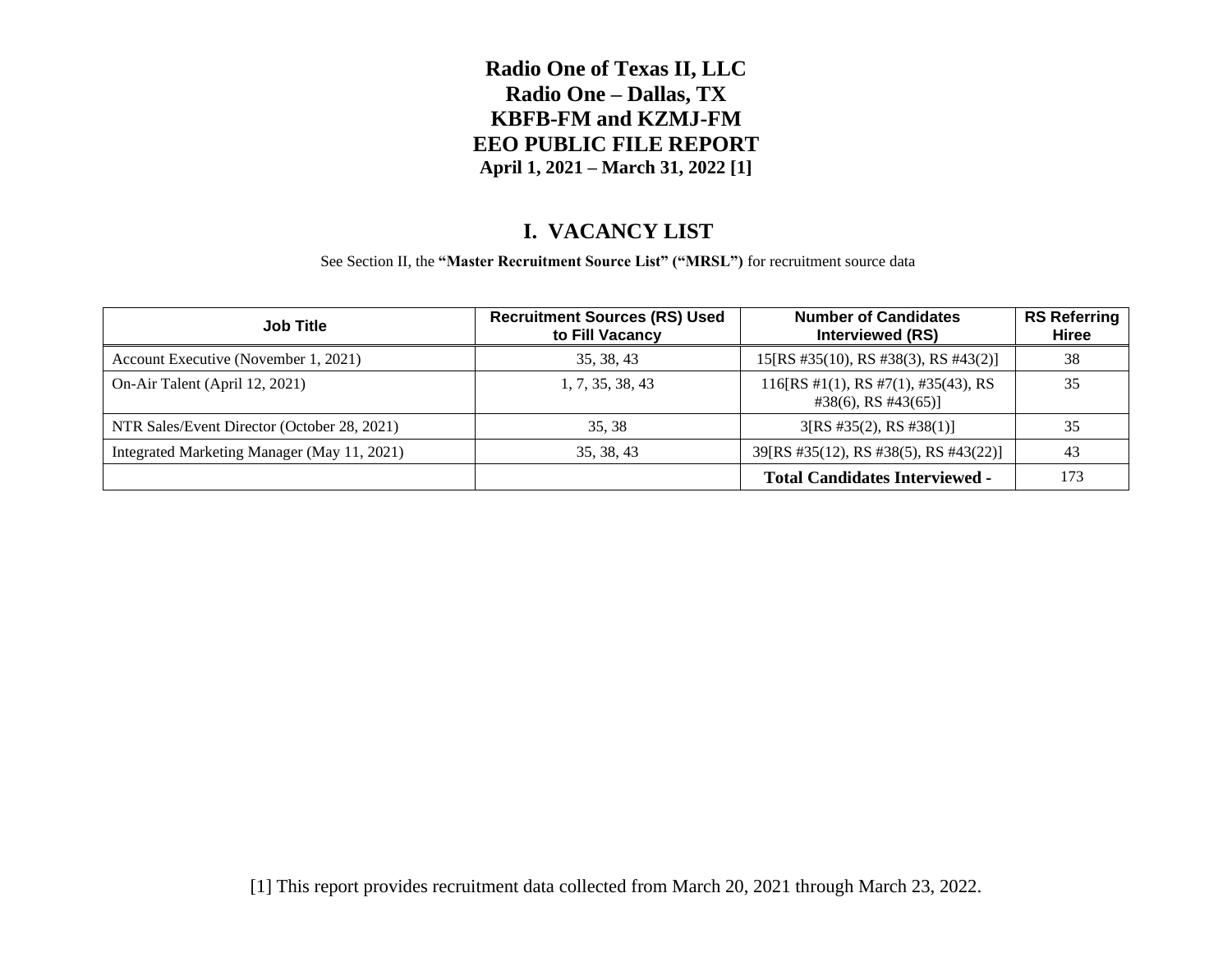## **II. MASTER RECRUITMENT SOURCE LIST (MRSL)**

| <b>RS</b><br><b>Number</b> | <b>RS</b> Information                              | <b>Source Entitled</b><br>to Vacancy<br><b>Notification?</b><br>(Yes/No) | No. of Interviewees<br><b>Referred by RS</b><br>over<br>12-month period |
|----------------------------|----------------------------------------------------|--------------------------------------------------------------------------|-------------------------------------------------------------------------|
| 1                          | American Women in Radio and Television             | $\mathbf Y$                                                              | 1                                                                       |
|                            | 8405 Greensboro Drive, Ste. 800                    |                                                                          |                                                                         |
|                            | McLean, VA 22102                                   |                                                                          |                                                                         |
|                            | (703) 506-3266 Fax                                 |                                                                          |                                                                         |
|                            | info@allwomeninmedia.org                           |                                                                          |                                                                         |
| $\overline{2}$             | Asian American Journalists Association             |                                                                          |                                                                         |
|                            | 1182 Market Street, Ste. 320                       |                                                                          |                                                                         |
|                            | San Francisco, CA 94102                            |                                                                          |                                                                         |
|                            | National@aaja.org                                  | Y                                                                        | $\mathbf{0}$                                                            |
| $\mathfrak{Z}$             | The Association for Women in Communications, Inc.  |                                                                          |                                                                         |
|                            | 780 Ritchie Highway, Ste. 28-S                     |                                                                          |                                                                         |
|                            | Severna Park, MD 21146                             |                                                                          |                                                                         |
|                            | info@womcom.org                                    | $\mathbf Y$                                                              | $\boldsymbol{0}$                                                        |
| $\overline{4}$             | <b>Black Broadcasters Alliance</b>                 |                                                                          |                                                                         |
|                            | 3474 William Penn Hwy.                             |                                                                          |                                                                         |
|                            | Pittsburgh, PA 15235                               |                                                                          |                                                                         |
|                            | webmaster@thebba.org                               | Y                                                                        | $\overline{0}$                                                          |
| 5                          | California Chicano News Media Association          |                                                                          |                                                                         |
|                            | 3800 S. Figueroa Street                            |                                                                          |                                                                         |
|                            | Los Angeles, CA 90037                              |                                                                          |                                                                         |
|                            | ccnmainfo@ccnma.org                                | Y                                                                        | $\boldsymbol{0}$                                                        |
| 6                          | National Association of Hispanic Journalists       |                                                                          |                                                                         |
|                            | 1000 National Press Building                       |                                                                          |                                                                         |
|                            | Washington, DC 20045                               |                                                                          |                                                                         |
|                            | nahj@nahj.org                                      | Y                                                                        | 0                                                                       |
| $\overline{7}$             | National Association of Black College Broadcasters |                                                                          |                                                                         |
|                            | P.O. Box 3191                                      |                                                                          |                                                                         |
|                            | Atlanta, Georgia                                   |                                                                          |                                                                         |
|                            | Phone: (404) 523-6136                              |                                                                          |                                                                         |
|                            | Fax: (404) 523-5467                                |                                                                          |                                                                         |
|                            | bcrmail@aol.com                                    | Y                                                                        | $\mathbf{1}$                                                            |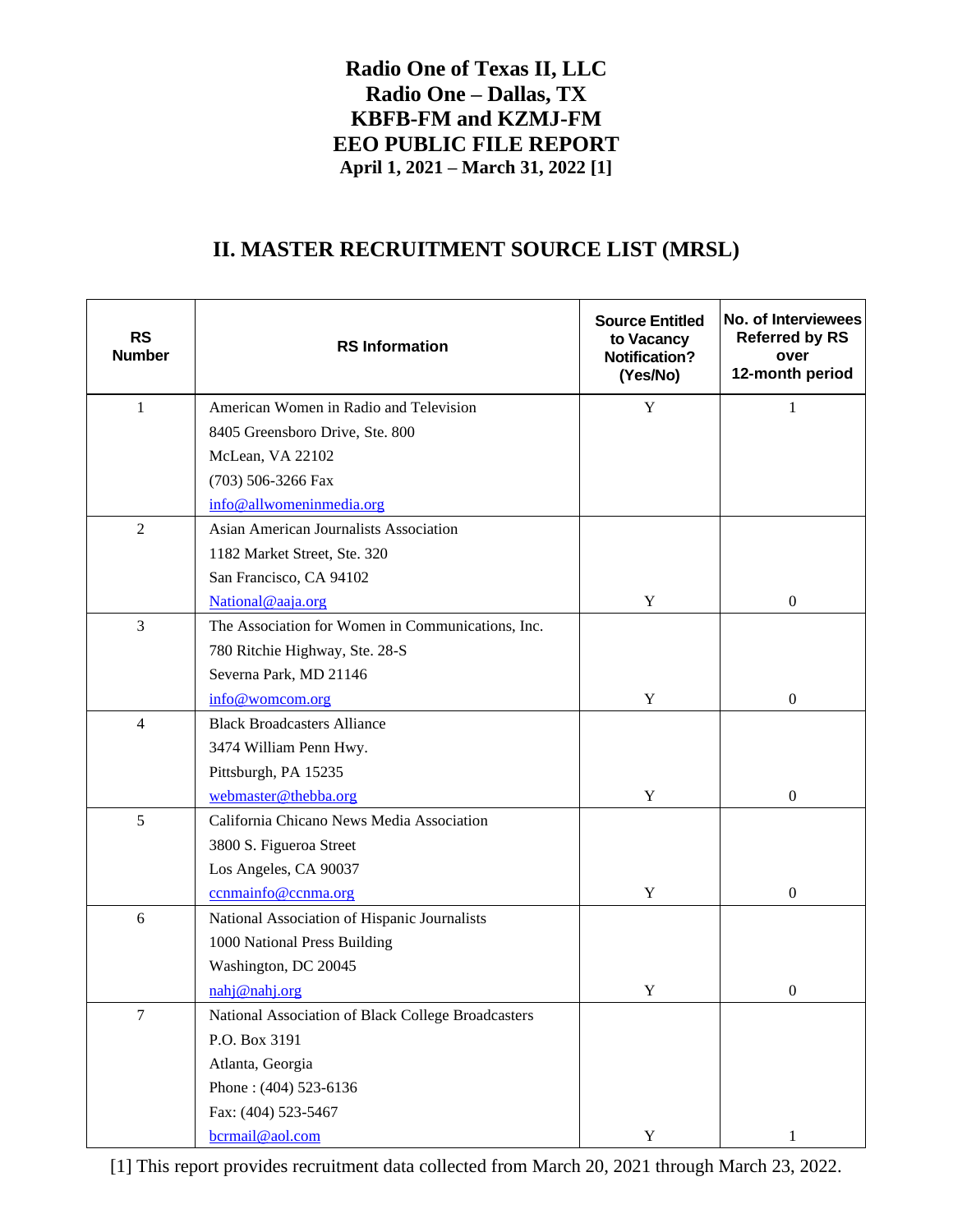| <b>RS</b><br><b>Number</b> | <b>RS</b> Information                                      | <b>Source Entitled</b><br>to Vacancy<br><b>Notification?</b><br>(Yes/No) | No. of Interviewees<br><b>Referred by RS</b><br>over<br>12-month period |
|----------------------------|------------------------------------------------------------|--------------------------------------------------------------------------|-------------------------------------------------------------------------|
| $\,8\,$                    | National Association of Black Owned Broadcasters           |                                                                          |                                                                         |
|                            | 1201 Connecticut Avenue N.W., Suite 200                    |                                                                          |                                                                         |
|                            | Washington, D.C. 20036                                     |                                                                          |                                                                         |
|                            | Fax: (202) 429-0657                                        |                                                                          |                                                                         |
|                            | nabobinfo@nabob.org                                        | $\mathbf Y$                                                              | $\boldsymbol{0}$                                                        |
| 9                          | National Association of Black Journalists                  |                                                                          |                                                                         |
|                            | 1100 Knight Hall, Suite 3100                               |                                                                          |                                                                         |
|                            | College Park, Maryland 20742                               |                                                                          |                                                                         |
|                            | Fax: 301-445-7101                                          |                                                                          |                                                                         |
|                            | sberry@nabj.org                                            | $\mathbf Y$                                                              | $\mathbf{0}$                                                            |
| 10                         | National Association of Minority Media Executives          |                                                                          |                                                                         |
|                            | 1921 Gallows Road, Suite 600                               |                                                                          |                                                                         |
|                            | Vienna, VA 22182                                           |                                                                          |                                                                         |
|                            | Fax: (703) 893-2414                                        |                                                                          |                                                                         |
|                            | info@namme.org                                             | $\mathbf Y$                                                              | $\mathbf{0}$                                                            |
| 11                         | National Black Media Coalition                             |                                                                          |                                                                         |
|                            | 1738 Elton Road, Suite 314                                 |                                                                          |                                                                         |
|                            | Silver Spring, MD 20903                                    |                                                                          |                                                                         |
|                            | support@mpnmail.com                                        | Y                                                                        | $\mathbf{0}$                                                            |
| 12                         | National Lesbian and Gay Journalists Association           |                                                                          |                                                                         |
|                            | 1420 K Street, NW, Ste.910                                 |                                                                          |                                                                         |
|                            | Washington, DC 20005                                       |                                                                          |                                                                         |
|                            | info@nlgja.org                                             | Y                                                                        | $\boldsymbol{0}$                                                        |
| 13                         | Native American Public Telecommunications                  |                                                                          |                                                                         |
|                            | P.O. Box 83111                                             |                                                                          |                                                                         |
|                            | Lincoln, NE 68501                                          |                                                                          | $\boldsymbol{0}$                                                        |
|                            | native@unl.edu                                             | $\mathbf Y$                                                              |                                                                         |
| 14                         | South Asian Journalists Association                        | $\mathbf Y$                                                              | $\boldsymbol{0}$                                                        |
| 15                         | Ohio Center for Broadcasting                               |                                                                          |                                                                         |
|                            | 9885 Rockside Road                                         |                                                                          |                                                                         |
|                            | Cleveland, OH 44125                                        |                                                                          |                                                                         |
|                            | gary@beonair.com                                           | $\mathbf Y$                                                              | $\boldsymbol{0}$                                                        |
| 16                         | Andrews Air Force Base Airman & Family Readiness<br>Center |                                                                          |                                                                         |
|                            | mfscjobs@gmail.com                                         | Y                                                                        | $\boldsymbol{0}$                                                        |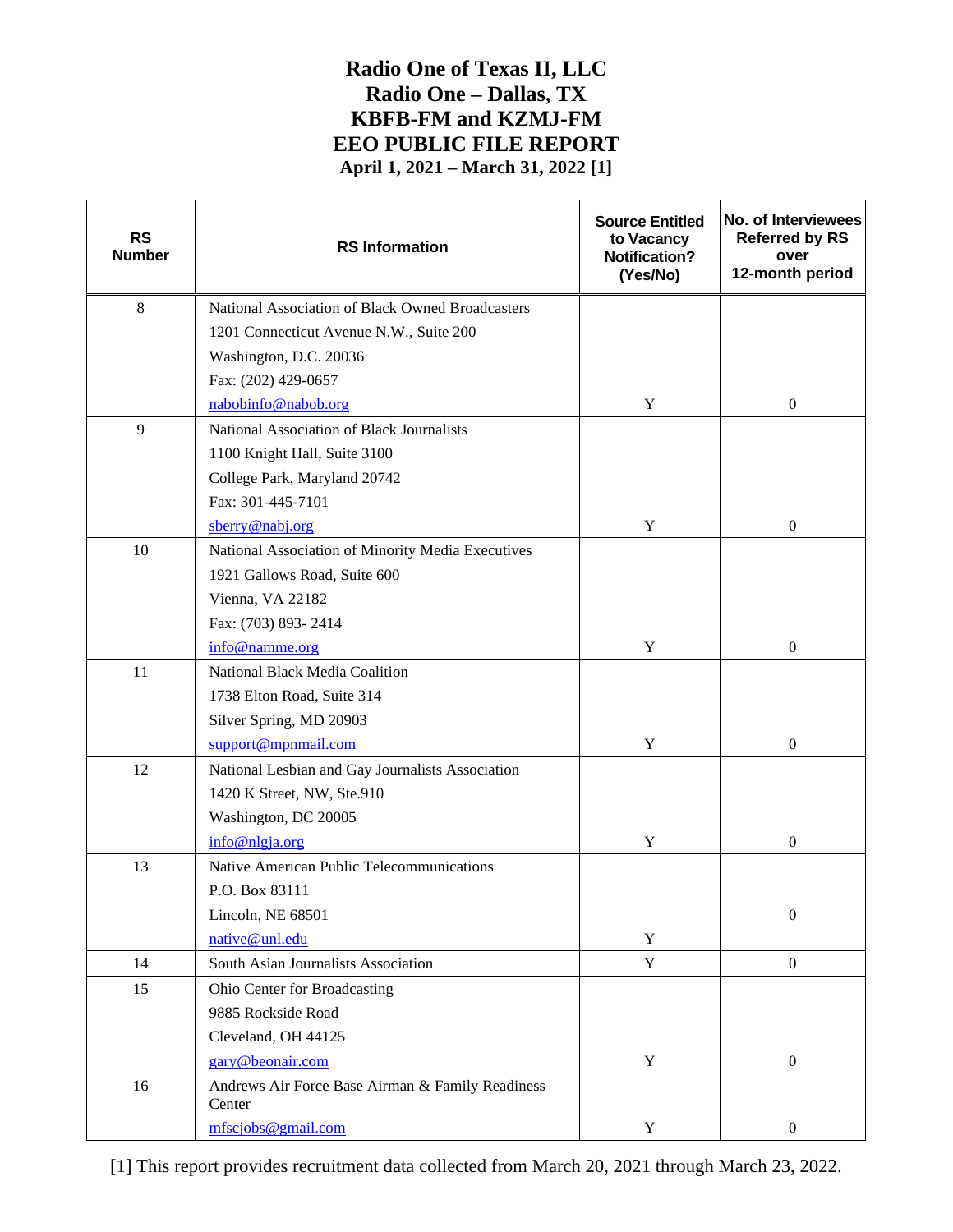| <b>RS</b><br><b>Number</b> | <b>RS</b> Information                                      | <b>Source Entitled</b><br>to Vacancy<br>Notification?<br>(Yes/No) | No. of Interviewees<br><b>Referred by RS</b><br>over<br>12-month period |
|----------------------------|------------------------------------------------------------|-------------------------------------------------------------------|-------------------------------------------------------------------------|
| 17                         | Detroit Regional Workforce Fund                            |                                                                   |                                                                         |
|                            | Fax: 313.226.9227                                          |                                                                   |                                                                         |
|                            | gabriela.dorantes@liveunitedsem.org                        | Y                                                                 | $\boldsymbol{0}$                                                        |
| 18                         | <b>Employment Connection</b>                               |                                                                   |                                                                         |
|                            | Fax: 314.333.3674                                          |                                                                   |                                                                         |
|                            | pmckinney@employmentstl.org                                | Y                                                                 | $\boldsymbol{0}$                                                        |
| 19                         | Falls Church Skill Source Center                           |                                                                   |                                                                         |
|                            | Fax: 705.752.1609                                          |                                                                   |                                                                         |
|                            | sarah.scott@myskillsource.org                              | $\mathbf Y$                                                       | $\boldsymbol{0}$                                                        |
| 20                         | Jubilee Jobs, Inc.                                         |                                                                   |                                                                         |
|                            | Fax: 202.667.8833                                          |                                                                   |                                                                         |
|                            | jconerly@jubileejobs.org                                   | ${\bf N}$                                                         | $\boldsymbol{0}$                                                        |
| 21                         | Michigan Veterans Foundation                               |                                                                   |                                                                         |
|                            | Fax: 313.831.7120                                          |                                                                   |                                                                         |
|                            | mvf002@earthlink.net                                       | $\mathbf Y$                                                       | $\boldsymbol{0}$                                                        |
| 22                         | <b>Texas Veterans Commission</b>                           |                                                                   |                                                                         |
|                            | Fax: 214.819.2880                                          |                                                                   |                                                                         |
|                            | yolanda.williams@dallascounty.org                          | $\mathbf Y$                                                       | $\boldsymbol{0}$                                                        |
| 23                         | Urban League of Philadelphia                               |                                                                   |                                                                         |
|                            | Fax: 215.468.8078                                          |                                                                   |                                                                         |
|                            | robinbailey@ucsep.org                                      | Y                                                                 | $\boldsymbol{0}$                                                        |
| 24                         | Veterans Workforce Investment Program Way Station,<br>Inc. |                                                                   |                                                                         |
|                            | Fax: 301.620.2925                                          |                                                                   |                                                                         |
|                            | vfuchs@waystationinc.org                                   | $\mathbf Y$                                                       | $\boldsymbol{0}$                                                        |
| $25\,$                     | Indianapolis Urban League, Inc.                            |                                                                   |                                                                         |
|                            | Fax: 317.693.7613                                          |                                                                   |                                                                         |
|                            | ksimmons@indplsul.org                                      | Y                                                                 | $\boldsymbol{0}$                                                        |
| 26                         | Shares, Inc. - Brandywine Industries                       |                                                                   |                                                                         |
|                            | Fax: 317.462.1535                                          |                                                                   |                                                                         |
|                            | clee@sharesinc.org                                         | $\mathbf Y$                                                       | $\boldsymbol{0}$                                                        |
| 27                         | Charlotte Area Fund                                        |                                                                   |                                                                         |
|                            | Fax: 704.344.1655                                          |                                                                   |                                                                         |
|                            | isaacc@charlotteareafund.org                               | $\mathbf Y$                                                       | $\boldsymbol{0}$                                                        |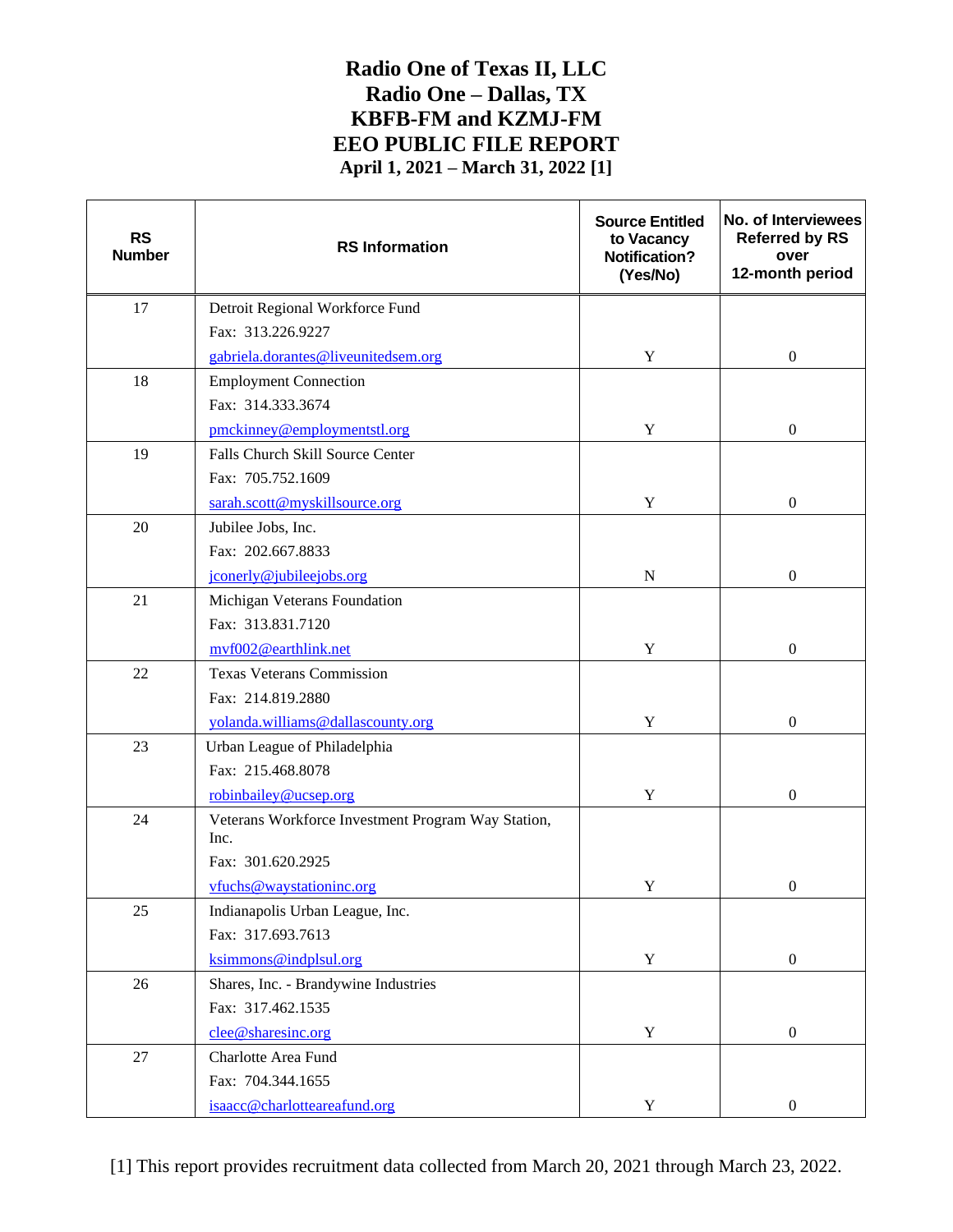| <b>RS</b><br><b>Number</b> | <b>RS Information</b>                                                                                                                                        | <b>Source Entitled</b><br>to Vacancy<br><b>Notification?</b><br>(Yes/No) | No. of Interviewees<br><b>Referred by RS</b><br>over<br>12-month period |
|----------------------------|--------------------------------------------------------------------------------------------------------------------------------------------------------------|--------------------------------------------------------------------------|-------------------------------------------------------------------------|
| 28                         | The American Legion Department Of NC                                                                                                                         |                                                                          |                                                                         |
|                            | Fax: 919.832.6428                                                                                                                                            |                                                                          |                                                                         |
|                            | nclegion@nc.rr.com                                                                                                                                           | Y                                                                        | $\boldsymbol{0}$                                                        |
| 29                         | Columbus Urban League                                                                                                                                        |                                                                          |                                                                         |
|                            | Fax: 614.257.6316                                                                                                                                            |                                                                          |                                                                         |
|                            | dowens@cul.org                                                                                                                                               | Y                                                                        | $\boldsymbol{0}$                                                        |
| 30                         | Mayor's Office for People with Disabilities                                                                                                                  |                                                                          |                                                                         |
|                            | cornelius.booker@wrksolutions.com                                                                                                                            | Y                                                                        | $\mathbf{0}$                                                            |
| 31                         | Southern Methodist University                                                                                                                                |                                                                          |                                                                         |
|                            | hegicalendar@smu.edu                                                                                                                                         | Y                                                                        | $\boldsymbol{0}$                                                        |
| 32                         | Texas Department of Assistive & Rehabilitative Services                                                                                                      |                                                                          |                                                                         |
|                            | ron.fleming@dars.state.tx.us                                                                                                                                 | Y                                                                        | $\boldsymbol{0}$                                                        |
| 33                         | Women's Center of Tarrant County Inc.                                                                                                                        |                                                                          |                                                                         |
|                            | Fax: 817.927.0694                                                                                                                                            |                                                                          |                                                                         |
|                            | cfannin@womenscentertc.org                                                                                                                                   | Y                                                                        | $\boldsymbol{0}$                                                        |
| 34                         | <b>Texas Association of Broadcasters</b>                                                                                                                     | $\mathbf Y$                                                              | $\boldsymbol{0}$                                                        |
|                            | Teresa@tab.org                                                                                                                                               |                                                                          |                                                                         |
| 35                         | Corporate Website - www.urban1.com                                                                                                                           | $\mathbf N$                                                              | 67                                                                      |
| 36                         | Word-of-Mouth (which includes referrals from vendors,<br>clients, former work associates and casual acquaintances)                                           | $\mathbf N$                                                              | $\Omega$                                                                |
| 37                         | <b>Internal Promotion/Internal Candidate</b>                                                                                                                 | ${\bf N}$                                                                | $\boldsymbol{0}$                                                        |
| 38                         | Internal Referral/ Employee Referral                                                                                                                         | $\mathbf N$                                                              | $\Omega$                                                                |
| 39                         | <b>Industry Referral</b>                                                                                                                                     | ${\bf N}$                                                                | 15                                                                      |
| 40                         | Market Websites - www.thebeatdfw.com and<br>www.boom945.com                                                                                                  | ${\bf N}$                                                                | $\boldsymbol{0}$                                                        |
| 41                         | Local Newspaper                                                                                                                                              | ${\bf N}$                                                                | $\boldsymbol{0}$                                                        |
| 42                         | Trade Publication - Inside Radio, 365 Union St. Littleton,<br>NH 03561 (800) 248-4242                                                                        | ${\bf N}$                                                                | $\Omega$                                                                |
| 43                         | Internet Recruitment - www.monster.com,<br>www.bcfm.com, www.alllaccess.com, www.indeed.com,<br>www.hotjobs.com, www.linkedin.com,<br>www.careerbuilder.com. | ${\bf N}$                                                                | 89                                                                      |
| 44                         | On-Air Recruitment                                                                                                                                           | ${\bf N}$                                                                | $\mathbf{0}$                                                            |
| 45                         | Temporary Agency                                                                                                                                             | ${\bf N}$                                                                | $\mathbf{0}$                                                            |
| 46                         | Rehire of Former Employee                                                                                                                                    | N                                                                        | $\mathbf{0}$                                                            |
| 47                         | Job/Career Fair                                                                                                                                              | ${\bf N}$                                                                | $\mathbf{0}$                                                            |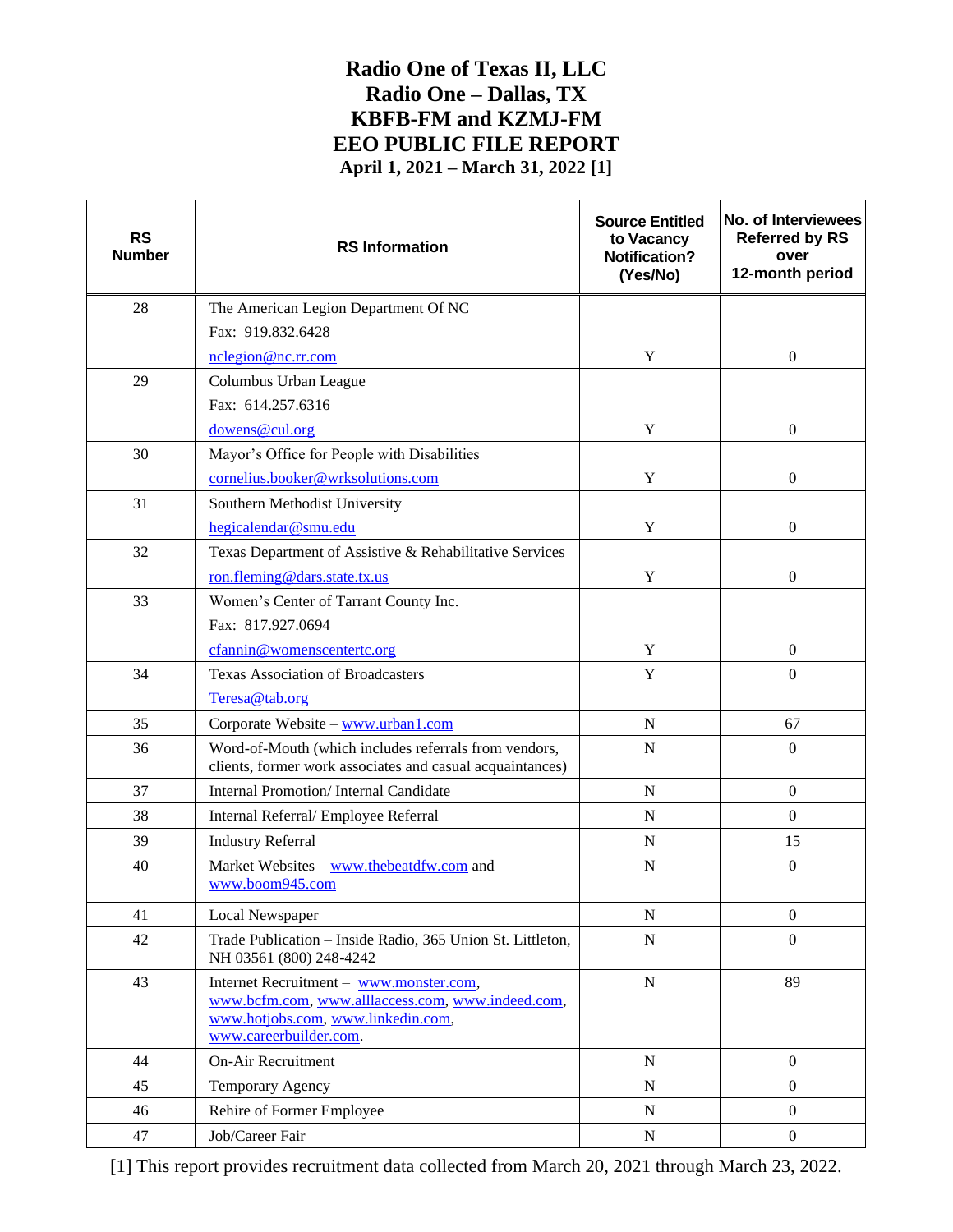| <b>RS</b><br><b>Number</b>                     | <b>RS</b> Information | <b>Source Entitled</b><br>to Vacancy<br><b>Notification?</b><br>(Yes/No) | <b>No. of Interviewees</b><br><b>Referred by RS</b><br>over<br>12-month period |
|------------------------------------------------|-----------------------|--------------------------------------------------------------------------|--------------------------------------------------------------------------------|
| <b>TOTAL INTERVIEWEES OVER 12-MONTH PERIOD</b> |                       |                                                                          |                                                                                |
|                                                |                       |                                                                          | 173                                                                            |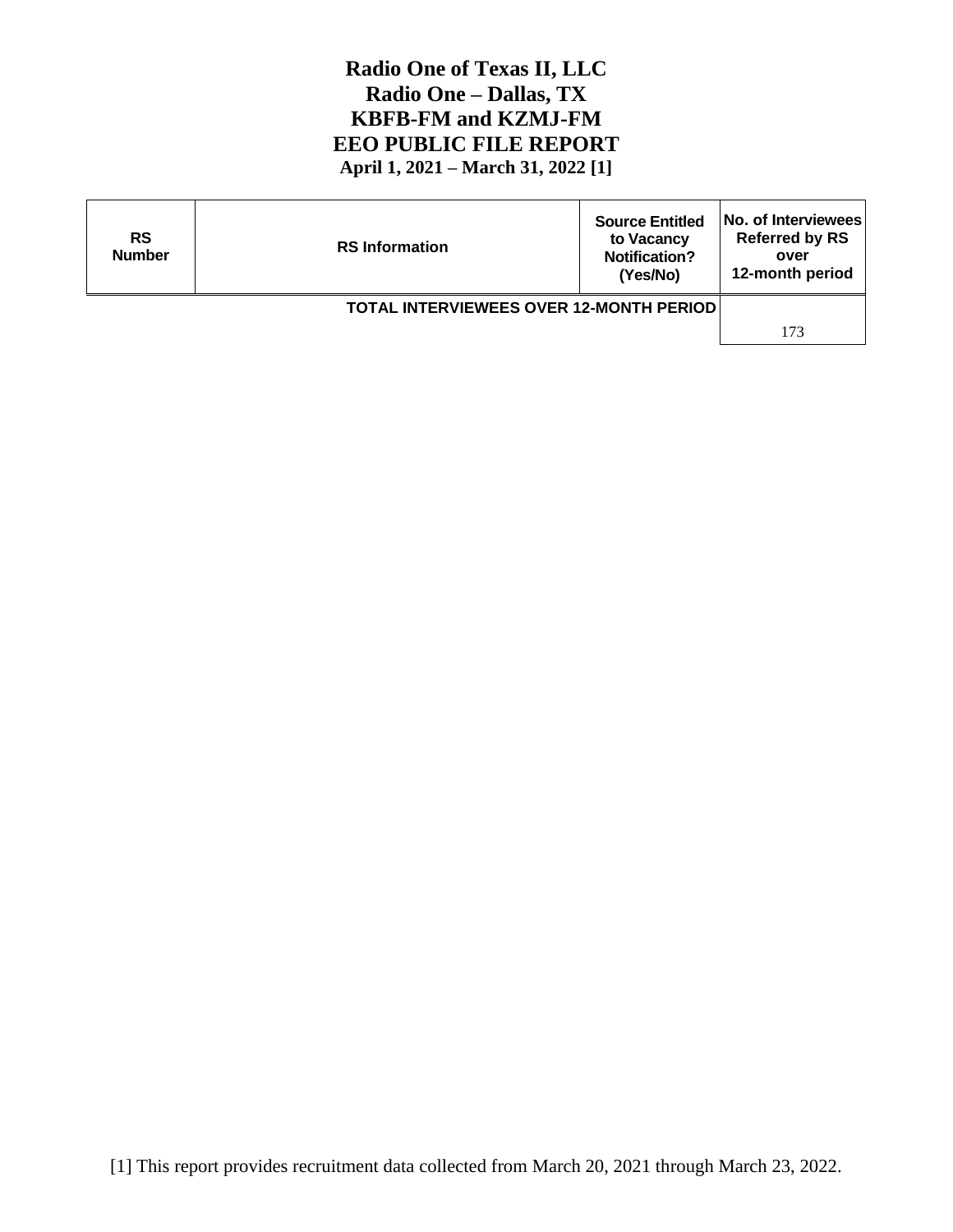# **III. RECRUITMENT INITIATIVES**

|                         | <b>TYPE OF RECRUITMENT INITIATIVE</b><br>(MENU SELECTION) | <b>BRIEF DESCRIPTION OF ACTIVITY</b>                                                                                                                                                                                                                                                                                                                               |
|-------------------------|-----------------------------------------------------------|--------------------------------------------------------------------------------------------------------------------------------------------------------------------------------------------------------------------------------------------------------------------------------------------------------------------------------------------------------------------|
| $\mathbf{1}$            | <b>Website Recruitment</b>                                | For local job vacancies, KBFB-FM and KZMJ-<br>FM referred listeners and potential employees<br>to the Corporate website www.urban1.com.                                                                                                                                                                                                                            |
| $\overline{2}$          | <b>EEO Training Seminar</b>                               | Urban One hosted an EEO Seminar in<br>conjunction with outside counsel to train<br>market<br>employees<br>and<br>leadership<br>on<br>maintaining proper EEO compliance (General<br>and Dallas EEO Compliance<br>Manager<br>Administrator participated) (March 23, 2022).                                                                                           |
| 3                       | <b>Workplace Harassment Training</b>                      | Urban One hosted anti-harassment training<br>session for managers and non-managers, in<br>conjunction with outside counsel, to educate all<br>market employees on what is harassment and<br>what to do if they observe or experience it in<br>workplace (General<br>Manager<br>the<br>and<br>Marketing & Promotions Director participated)<br>(November 15, 2021). |
| $\overline{\mathbf{4}}$ | <b>Career Day</b>                                         | Staff from the market conducted a virtual visit<br>with R.L. Thornton Middle School on June 16,<br>2021 to talk to the students during their career<br>day about careers in the broadcasting industry.                                                                                                                                                             |
| 5                       | <b>Career Fair</b>                                        | Staff from the market conducted a virtual visit<br>to Oakmont Elementary School on June 7,<br>2021 to teach students about career in the<br>broadcasting industry.                                                                                                                                                                                                 |
| 6                       | <b>Career Day</b>                                         | Staff from the market visited Jimmie Tyler<br>Brashear School on March 26, 2021 located at<br>2959 S Hampton Road, Dallas, Texas 75224 to<br>talk to the students during their career day<br>about careers in the broadcasting industry and<br>the importance of education and doing well in<br>school.                                                            |
| 7                       | <b>Career Day</b>                                         | Staff from the market visited Danny Jones<br>Middle School on October 20, 2021 located at<br>4500 E Broad Street, Mansfield, Texas 76063<br>to talk to the students during their career day                                                                                                                                                                        |